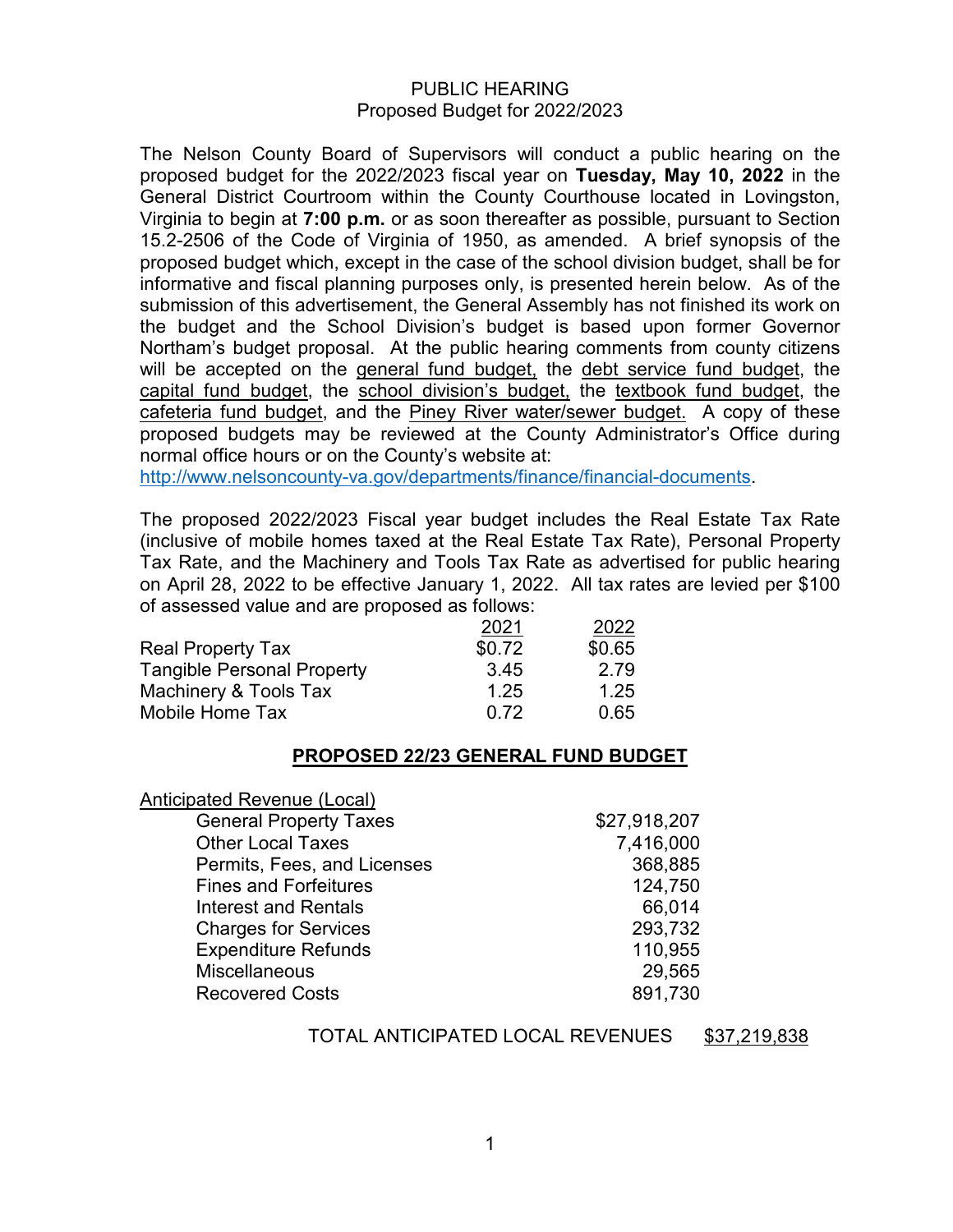| <b>Anticipated Revenues (State)</b>                   |                          |                     |  |
|-------------------------------------------------------|--------------------------|---------------------|--|
| Non-categorical Aid<br><b>Categorical Aid</b>         | \$2,341,567<br>1,954,996 |                     |  |
|                                                       |                          |                     |  |
| <b>TOTAL ANTICIPATED STATE REVENUES</b>               |                          | \$4,296,563         |  |
| <b>Anticipated Revenues (Federal)</b>                 |                          |                     |  |
| Non-categorical Aid                                   | \$62,150                 |                     |  |
| <b>Categorical Aid</b>                                | 1,134,694                |                     |  |
| <b>TOTAL ANTICIPATED FEDERAL REVENUES</b>             |                          | <u>\$1,196,844</u>  |  |
| <b>Other Financing Sources</b>                        |                          |                     |  |
| <b>Non-Revenue Receipts</b>                           | \$20,000                 |                     |  |
| <b>Transfers</b>                                      | 0                        | \$20,000            |  |
| <b>Year Ending Balance</b>                            | \$7,563,490              |                     |  |
| <b>TOTAL AVAILABLE REVENUE</b>                        |                          | <u>\$50,296,735</u> |  |
| <b>Proposed Expenditures</b>                          |                          |                     |  |
| <b>General Government Administration</b>              | \$2,224,490              |                     |  |
| Judicial Administration (including debt)              | 1,491,833                |                     |  |
| Public Safety (including debt)<br><b>Public Works</b> | 7,460,410<br>2,219,151   |                     |  |
| <b>Health &amp; Welfare</b>                           | 4,361,819                |                     |  |
| Education (including debt)                            | 19,282,942               |                     |  |
| <b>Parks and Recreation</b>                           | 329,789                  |                     |  |
| <b>Community Development (including debt)</b>         | 911,675                  |                     |  |
| Non-Departmental                                      | 4,174,426                |                     |  |
| <b>Capital Outlay</b>                                 | 1,689,335                |                     |  |
| <b>Refunds</b>                                        | 52,000                   |                     |  |
| <b>Capital Projects</b><br><b>Contingency Reserve</b> | 375,000<br>1,269,750     |                     |  |
| Debt Service Reserve (Transfer to Debt Service)       | 4,454,115                |                     |  |
| TOTAL PROPOSED EXPENDITURES AND RESERVE               |                          | \$50,296,735        |  |
| <b>PROPOSED 22/23 DEBT SERVICE BUDGET</b>             |                          |                     |  |
| <b>TOTAL ANTICIPATED REVENUE</b>                      |                          | \$7,741,318         |  |
| <b>TOTAL PROPOSED EXPENDITURES</b>                    |                          | \$7,741,318         |  |

2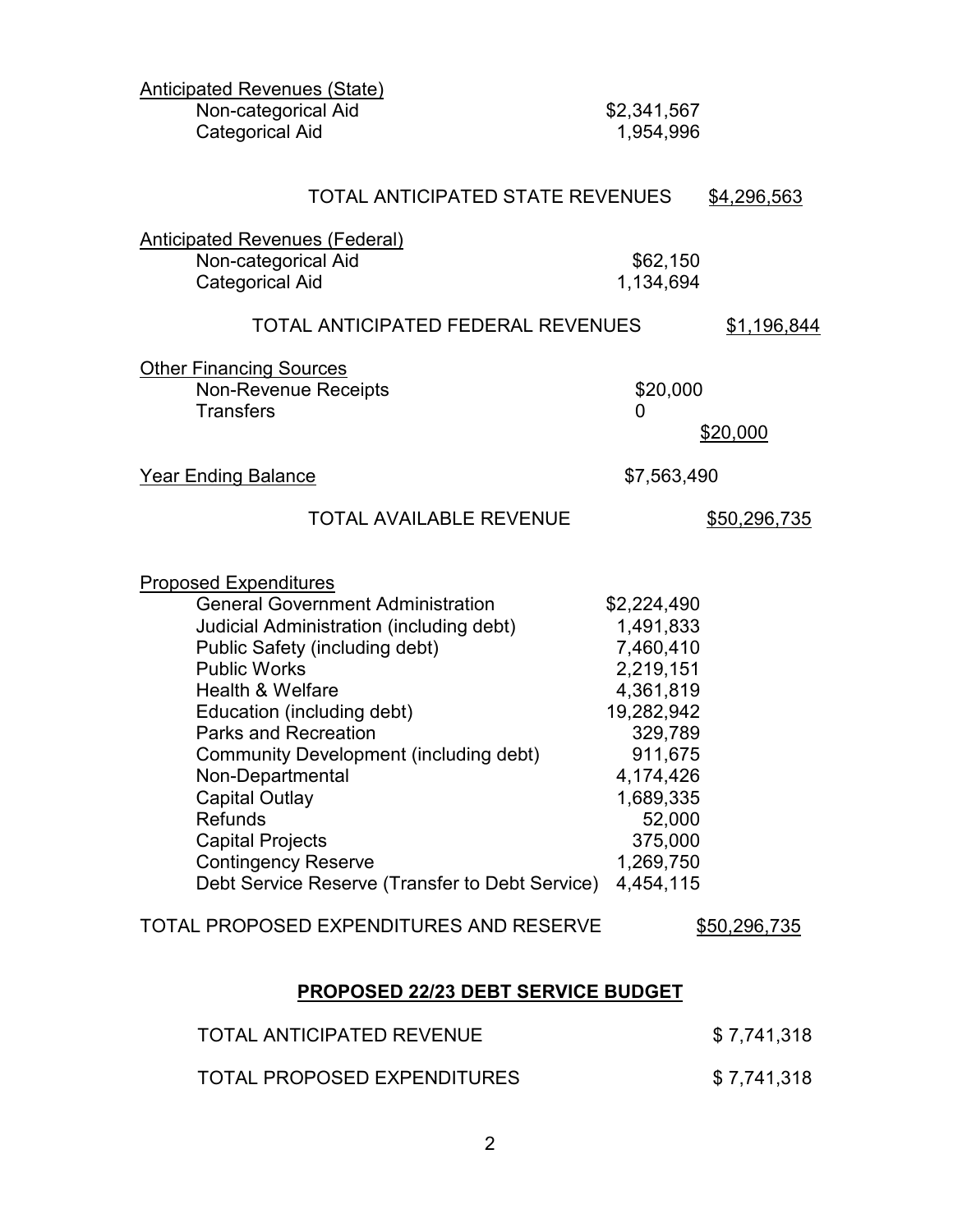# **PROPOSED 22/23 CAPITAL FUND BUDGET**

| <b>TOTAL ANTICIPATED REVENUE</b>                                                                                                                                                          | \$705,251           |  |  |  |
|-------------------------------------------------------------------------------------------------------------------------------------------------------------------------------------------|---------------------|--|--|--|
| <b>TOTAL PROPOSED EXPENDITURES</b>                                                                                                                                                        | \$705,251           |  |  |  |
| <b>PROPOSED 22/23 SCHOOL DIVISION BUDGET</b>                                                                                                                                              |                     |  |  |  |
| <u> Anticipated Revenue (Local)</u><br><b>Transfer from General Fund</b><br>\$17,136,687<br>Transfer from General Fund (School Nursing)<br>164,935<br><b>Other Local Funds</b><br>416,465 |                     |  |  |  |
| <b>TOTAL ANTICIPATED LOCAL REVENUE</b>                                                                                                                                                    | \$17,718,087        |  |  |  |
| <u> Anticipated Revenue (State)</u><br><b>State Aid</b><br>8,140,070<br><b>State Sales Tax</b><br>2,479,088                                                                               |                     |  |  |  |
| <b>TOTAL ANTICIPATED STATE REVENUE</b>                                                                                                                                                    | \$10,619,158        |  |  |  |
| <u>Anticipated Revenue (Federal)</u><br><b>Categorical Aid</b><br>2,523,971<br>Federal Covid-19 Stimulus Funding<br>6,125,719                                                             |                     |  |  |  |
| <b>TOTAL ANTICIPATED FEDERAL REVENUE</b>                                                                                                                                                  | \$8,649,690         |  |  |  |
| <b>TOTAL ANTICIPATED REVENUES</b>                                                                                                                                                         | \$36,986,935        |  |  |  |
| <b>Proposed Expenditures</b><br><b>Major Categories Combined</b><br>\$36,986,935                                                                                                          |                     |  |  |  |
| <b>TOTAL PROPOSED EXPENDITURES</b>                                                                                                                                                        | <u>\$36,986,935</u> |  |  |  |
| <b>PROPOSED 22/23 TEXTBOOK FUND BUDGET</b>                                                                                                                                                |                     |  |  |  |
| <b>TOTAL ANTICIPATED REVENUE</b>                                                                                                                                                          | \$490,167           |  |  |  |
| <b>TOTAL PROPOSED EXPENDITURES</b>                                                                                                                                                        | \$490,167           |  |  |  |
| PROPOSED 22/23 CAFETERIA FUND BUDGET                                                                                                                                                      |                     |  |  |  |
| <b>TOTAL ANTICIPATED REVENUE</b>                                                                                                                                                          | \$260,301           |  |  |  |